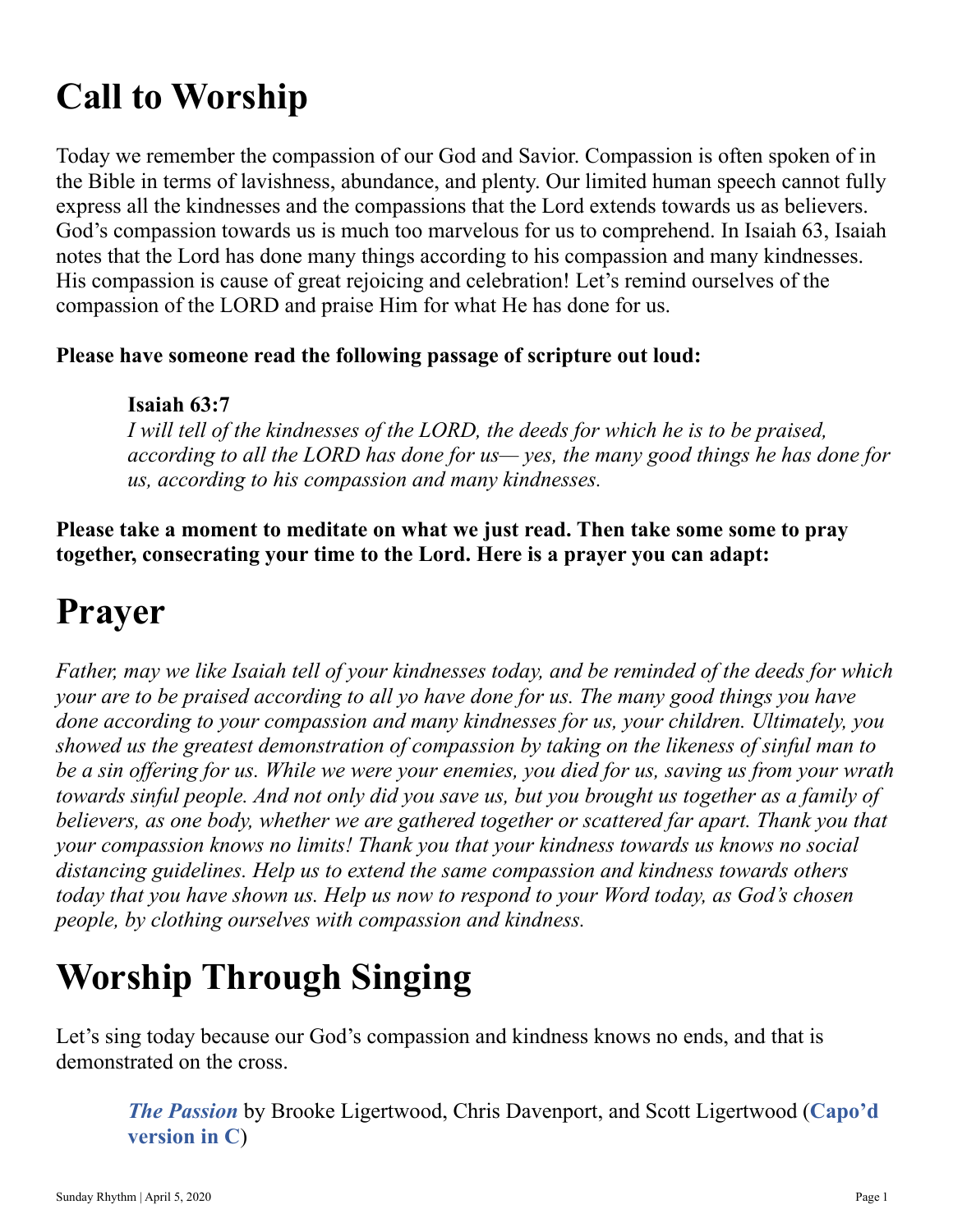#### **[Lyric Video](https://www.youtube.com/watch?v=KWonUVd0WhI)**

*The passion of our Savior, the mercy of our God The cross that leaves no question of the measure of His love* 

*Our chains are gone, our debt is paid The cross has overthrown the grave For Jesus' blood that sets us free Means death to death, and life for me* 

*The Innocent judged guilty, while the guilty one walks free Death would be His portion, and our portion liberty* 

*I give my whole life to honor this love By the Lamb who was slain I'm forgiven The sinner's Savior, crown Him forever For the Lamb who was slain, He is risen* 

### **Prayer of Confession**

Let's take some time to pray together (taken from Romans 1:16-32).

*Father, we confess that there is no one righteous, not even one. There is no one who understands, no one who seeks God. All of us have turned away, we have together become worthless; there is no one who does good, not even one. Our throats are open graves; our tongues practice deceit. The venom of vipers is on our lips. Our mouths are full of cursing and of bitterness. Our feet are swift to shed blood; ruin and misery lie in our wake, and the way of peace we have not known. There is no fear of God before our eyes. We know that whatever the law says, it says to those who are under the law, so that every mouth may be silenced and the whole world would be held accountable to God. Therefore, no one will be justified in His sight by works of the law. For the law merely brings awareness of sin. Lord, we repent of our sin now, and we cry out for you God, have mercy on us. Bring us awareness of our sin, and help us to confess it you and each other.* 

**Please take some time to confess your sins to God and one another.** 

### **Assurance of Pardon**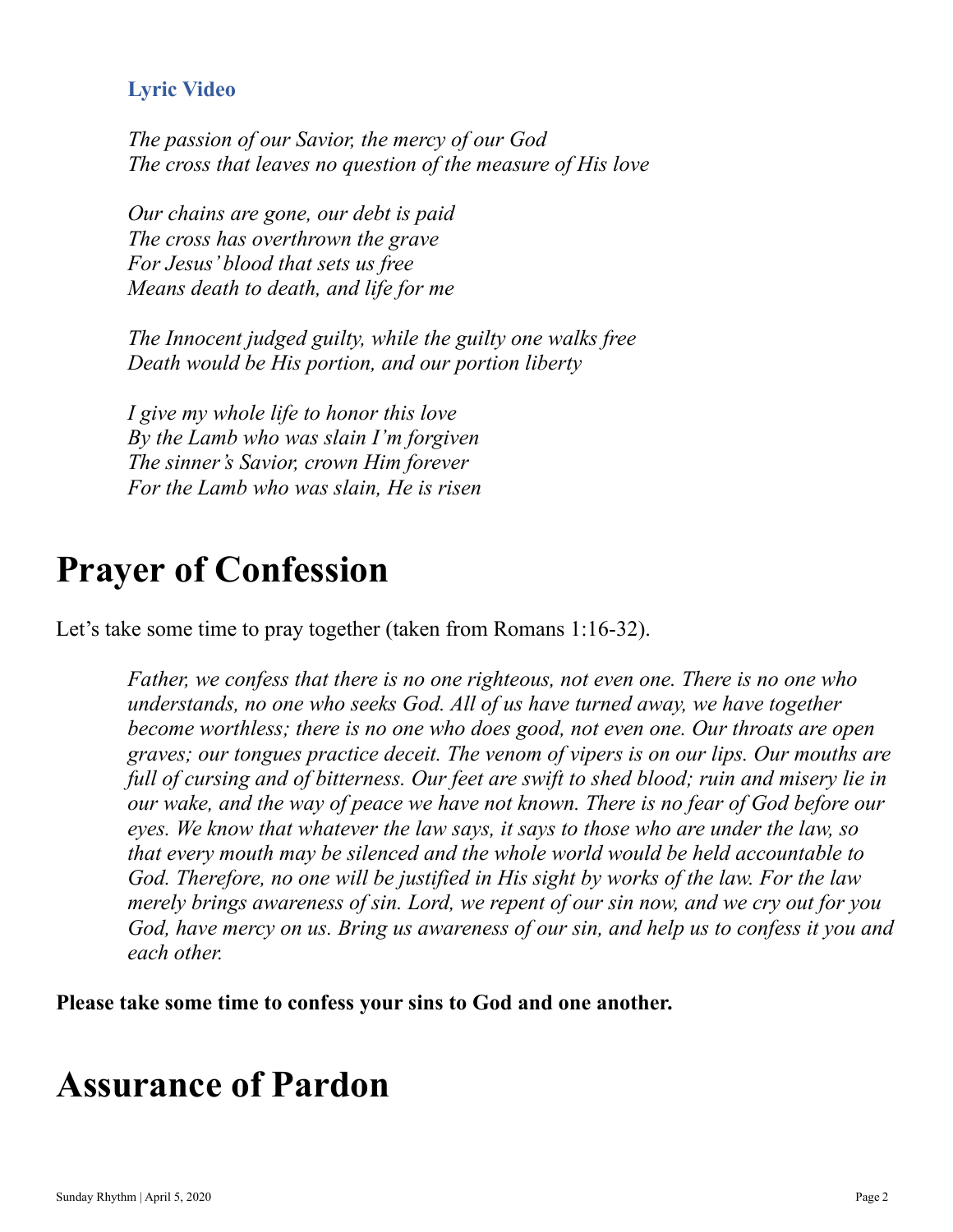We have been saved with an everlasting salvation, a salvation that is found only in the Lord. God has saved us from complete and total ruin. He saved us when we were beyond all repair, alienated from Him, and dead in our trespasses; but instead of abandoning us to our own sins, He reached for us, and drew us to Himself. We had no hope at all, but God came to our rescue. He rescued us, the unworthy, and called us His own. Today, we celebrate God's salvation by grace.

#### **Please have someone read the following passage of scripture out loud:**

#### **Acts 4:10-12**

*Let it be known to all of you and to all the people of Israel that by the name of Jesus Christ of Nazareth, whom you crucified, whom God raised from the dead—by him this man is standing before you well. This Jesus is the stone that was rejected by you, the builders, which has become the cornerstone. And there is salvation in no one else, for there is no other name under heaven given among men by which we must be saved.* 

Let's continue singing:

*[The Lord is My Salvation](https://redemptionhill.com/annyong/wp-content/uploads/2020/04/The-Lord-Is-My-Salvation-C.pdf)* by Nathan Nockels, Kristyn Getty, Keith Getty, and Jonas Myrin (**[Capo'd version in G](https://redemptionhill.com/annyong/wp-content/uploads/2020/04/The-Lord-Is-My-Salvation-Capo-5-G.pdf)**)

#### **[Lyric Video](https://www.youtube.com/watch?v=_Z02T-vDSV0)**

*The grace of God has reached for me And pulled me from the raging sea And I am safe on this solid ground The Lord is my salvation* 

*I will not fear when darkness falls His strength will help me scale these walls I'll see the dawn of the rising sun The Lord is my salvation* 

*Who is like the Lord our God? Strong to save, faithful in love My debt is paid and the victory won The Lord is my salvation* 

*My hope is hidden in the Lord He flowers each promise of His Word When winter fades I know spring will come The Lord is my salvation*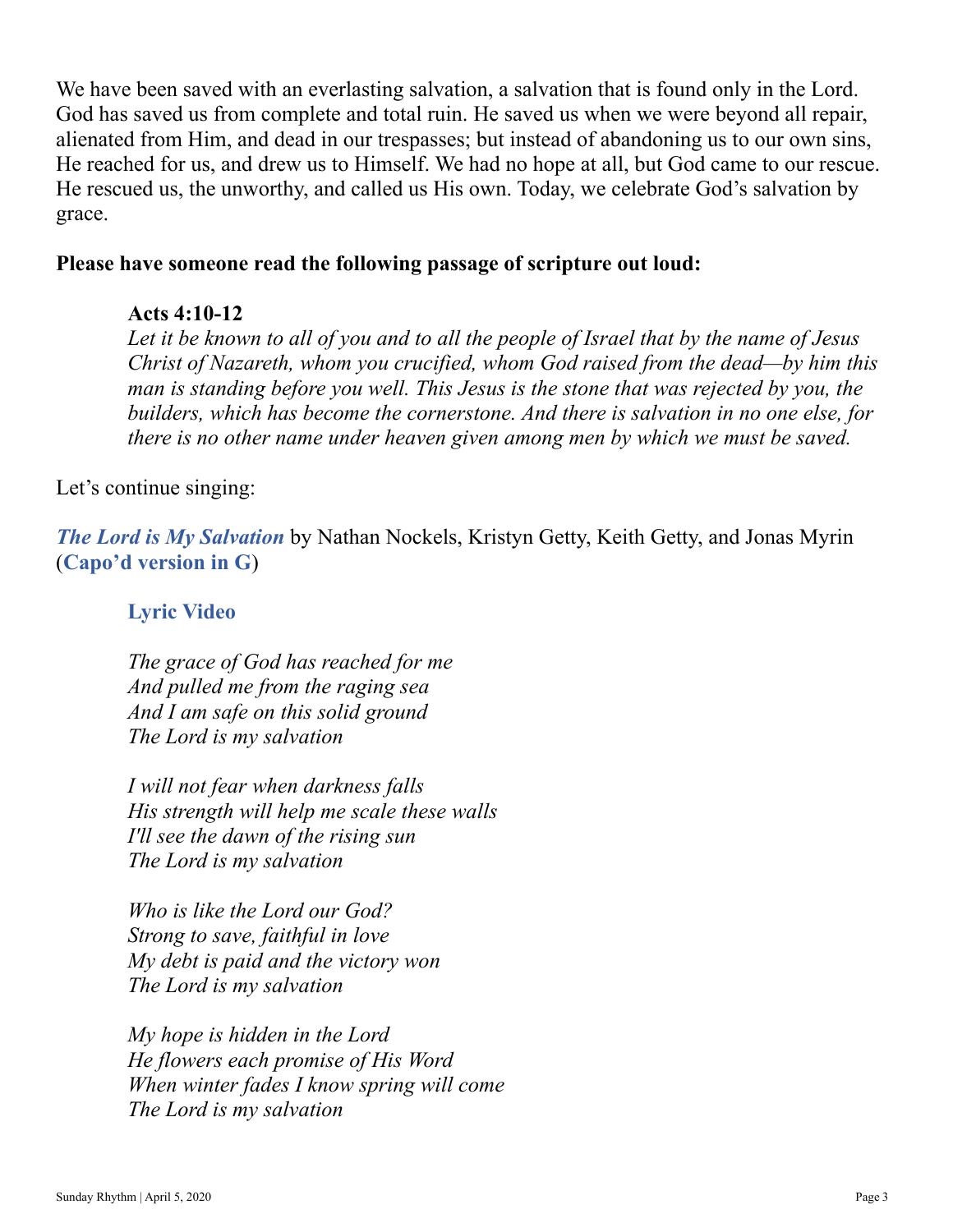*Glory be to God the Father Glory be to God the Son Glory be to God the Spirit The Lord is our salvation* 

### **Sermon**

This morning, as a church family, we are going to worship God together as we read and respond to His Word as Robert Greene continues in our sermon series entitled **[\[seen\]](https://redemptionhill.com/sermon-archive/?&series=Seen)**. His text will be **[Luke 18:35-43](https://www.esv.org/Luke+18/)**.

## **Prayer for One Another**

**Take some time to reflect on the sermon with each other. Afterwards, take a moment to pray before continuing to sing.** 

### **Communion**

Redemption Hill Church believes the Lord's Supper was given to the gathered church to promote corporate reflection on the person and work of Jesus, and to promote rich corporate unity around the hope of the gospel. At this time, we can lament the fact that we cannot partake of the Lord's Supper together, but we look forward to the day when we can gather again to do so.

*[Living Hope](https://redemptionhill.com/annyong/wp-content/uploads/2020/04/Living-Hope-A.pdf)* by Brian Johnson and Phil Wickham (**[Capo'd version in G](https://redemptionhill.com/annyong/wp-content/uploads/2020/04/Living-Hope-Capo-2-G.pdf)**)

**[Lyric Video](https://www.youtube.com/watch?v=RSbJPZLNIuc)**

*How great the chasm that lay between us, how high the mountain I could not climb In desperation, I turned to heaven, and spoke Your name into the night Then through the darkness, Your loving-kindness tore through the shadows of my soul The work is finished, the end is written, Jesus Christ, my living hope* 

*Who could imagine so great a mercy? What heart could fathom such boundless grace? The God of ages stepped down from glory to wear my sin and bear my shame The cross has spoken, I am forgiven, the King of kings calls me His own Beautiful Savior, I'm Yours forever, Jesus Christ, my living hope* 

*Hallelujah, praise the One who set me free! Hallelujah, death has lost its grip on me! You have broken every chain there's salvation in Your name! Jesus Christ, my living hope!*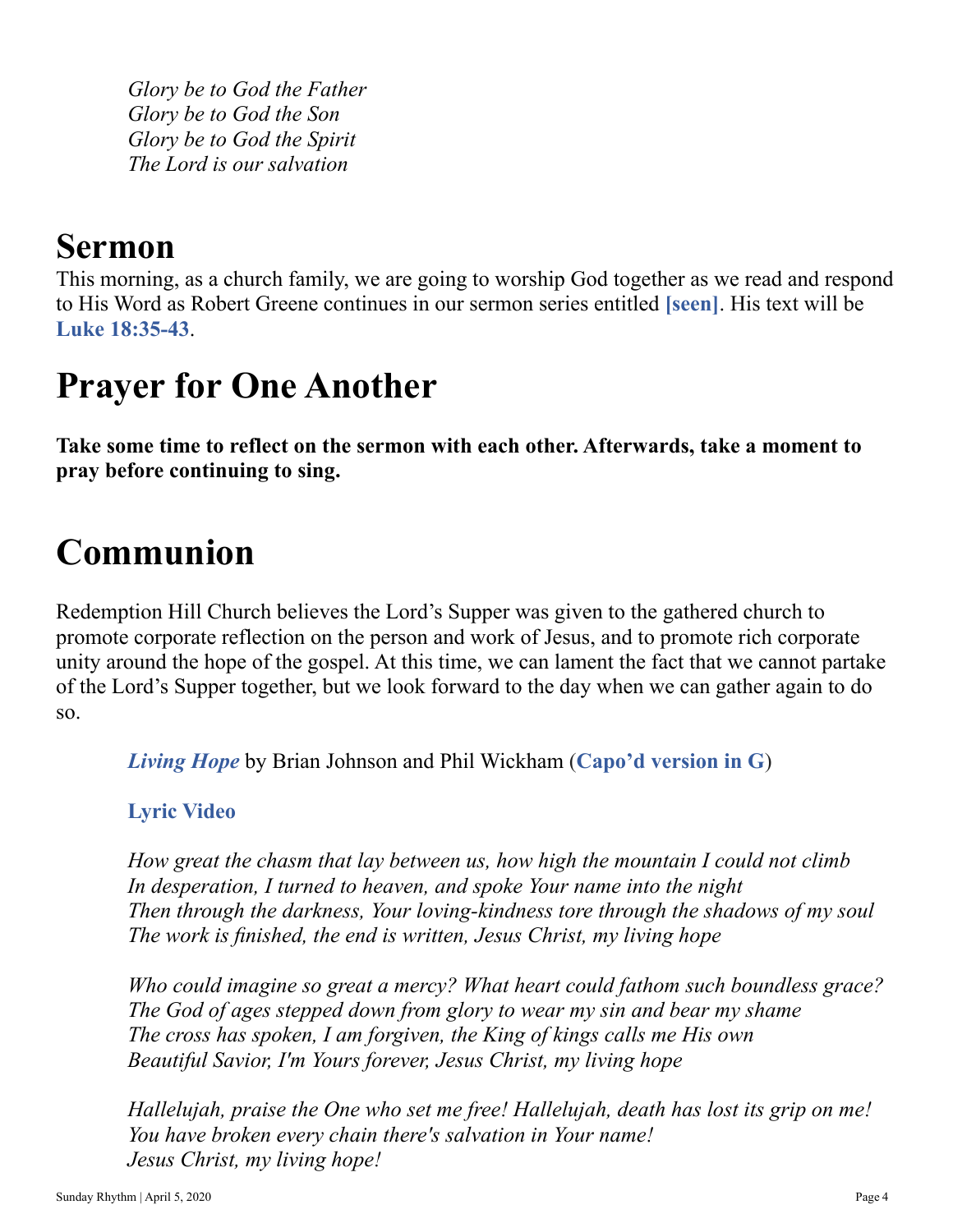*Then came the morning that sealed the promise, Your buried body began to breathe Out of the silence, the Roaring Lion declared the grave has no claim on me Jesus, Yours is the victory!*

## **Sending on Mission**

#### **Have someone read the following out loud:**

The song we just sang says, "Your loving-kindness tore through the shadows of my soul. The work is finished, the end is written, Jesus Christ, my living hope." As we are sent out today, we remember that the Lord is full of loving-kindness and compassion towards us, His chosen ones. Out of the abundance of His compassion and loving-kindness towards us, Christ died for us. Christ is risen from the dead and is seated at the right hand of God. In light of what God has done for us through Christ Jesus, our response should be to follow His example and clothe ourselves with compassion.

Let's read the following out loud together and respond by compassionately serving one another:

**Colossians 3:12**  *Therefore, as God's chosen people, holy and dearly loved, clothe yourselves with compassion, kindness, humility, gentleness and patience.*

## **Giving**

While we continue to not be able to gather together as the larger Redemption Hill Church, we are still operating per usual (rent, staffing, supporting missionaries). We humbly encourage you to continue to give **[through our online system](http://rhc.to/pcgiving)**.

Listen to these words that Paul writes in his letter to the church at Corinth:

#### **2 Corinthians 8:1-5**

*We want you to know, brothers, about the grace of God that has been given among the churches of Macedonia, for in a severe test of affliction, their abundance of joy and their extreme poverty have overflowed in a wealth of generosity on their part. For they gave according to their means, as I can testify, and beyond their means, of their own accord, begging us earnestly for the favor of taking part in the relief of the saints— and this, not as we expected, but they gave themselves first to the Lord and then by the will of God to us.*